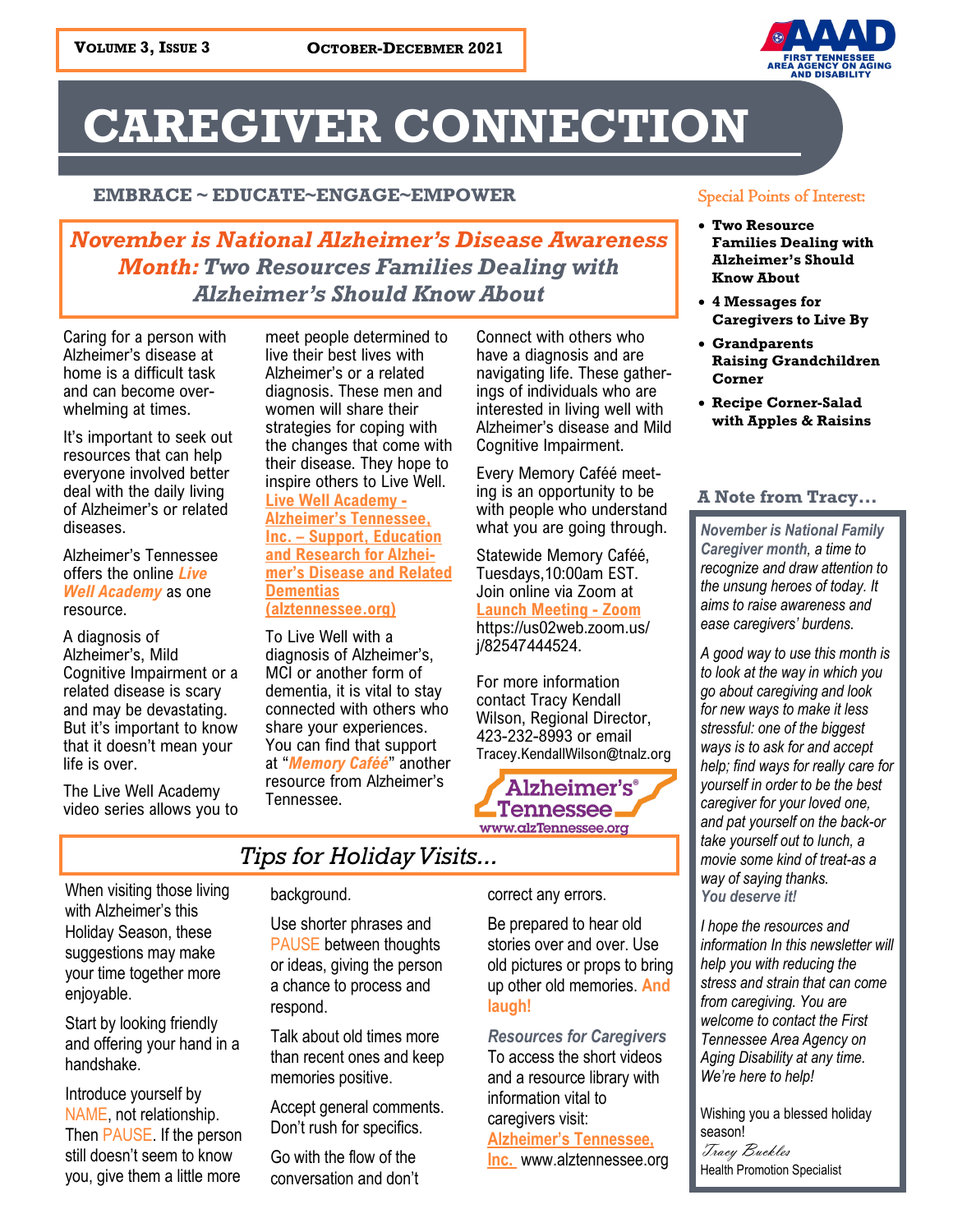### **CAREGIVER CONNECTION**



Tracy Buckles Health Promotions Specialist FTAAAD 3211 N Roan Street Johnson City, TN 37601



Phone: 423-722-5109 I & A Line: 423-928-3258 E-mail: tbuckles@ftaaad.org

Thought for the Day … "Kindness can transform someone's dark moment with a blaze of light. You'll never know how much your caring matters. Make a difference for another today."

― Amy Leigh Mercree

### **4 Messages For Family Caregivers To Live By...**

(1) **Believe in Yourself:** 

Trust your instincts. Let your inner voice guide your decision making for your loved one and yourself. Believing in "You" is the first step toward building confidence, an essential tool in coping with being a family caregiver.

- (2) **Protect Your Health:**  Taking care of yourself is not a luxury: it's a necessity. If your health is compromised it's hard for you to be an effective caregiver. Your life is hard enough. For your own sake, and your loved one's take good care.
- (3) **Reach out for help:**  Family caregiving is not a oneperson job. Asking for help is a sign of strength, not weakness. Help comes in various forms; from others pitching in, to having more information about your loved one's condition and sympathetic understanding from your boss.
- (4) **Speak up for your rights:**  In your daily life speak up for respect and more support for yourself and your loved one. Speak up for the rights of family caregivers by talking the need for education, financial support and better chronic illness care.

### **National Family Caregiver Month**

National Family Caregivers Month A month-long tribute to recognize those individuals providing care-giving support to a family member or loved one.

Family caregivers are some of the most important people in our communities.



You are a source of strength, safety, and **support** for those that you care for daily.

This year's theme, #CargiverAnd is about remembering the passions & identities that make you who you are. Being a family caregiver is incredibly important, but it is critical not to lose sight of who you are. Your sense of self makes your life complete. This is an essential component of self-care that can ultimately prevent caregiver burnout and depression.

Contact our I&A line at 866-836-6678 to learn about the Family Caregiver Support Program to see if you qualify for services to help you provide better care for your loved ones. Utilize the helpful hints and community resources because if you don't take care of

**Family Caregiving...Don't Try It Alone Community Resources Spotlight**

Tennessee Commission on Aging and Disability offers a support program to help the state's older adults and caregiver who are facing hardships due to the COVID-19.

The **Care Through Conversation** program helps to make sure your needs are met during this very difficult time. Each week, a volunteer will make a regularly scheduled telephone call to conduct a needs assessment coupled with warm conversation. At minimum, volunteers will conduct one call a week, but additional calls can be requested. This is a wonderful resource for caregivers who may just need someone to be there for them.

To register yourself someone who could benefit from a Care Through Conversation phone call, call 615-253-4307 or visit



**[Care Through Conversation \(tn.gov/aging\)](https://www.tn.gov/aging/our-programs/care-through-conversation.html)**

yourself, you can't take care of anyone else.

From all of us at the FTAAAD we shout out a big  $THANK$  $\mathbf Y \mathbf O \mathbf U$ !!! To each of you for what you do day in and day out!

#### *Fall Thoughts:*

*Fall is upon us! I hope you will take time to soak up the beauty that surrounds us, to appreciate the splendor within the season and within yourself.* 

*Thanksgiving is just around the corner and the beauty and bounty of nature are indisputable.* 



*One of my favorite* 

*quotes is "Autumn, the season that teaches us, that change can be beautiful." It's unknown who first said this but it is so true. Remember, without fall, there would be no spring nor summer. Maybe we need more of a fall mindset. Not every change is positive, and often does it go smoothly. Change or transition almost always involves pain and crisis. But only when we learn to accept a new phase in our life, we realize that every change can bring with beauty and goodness.*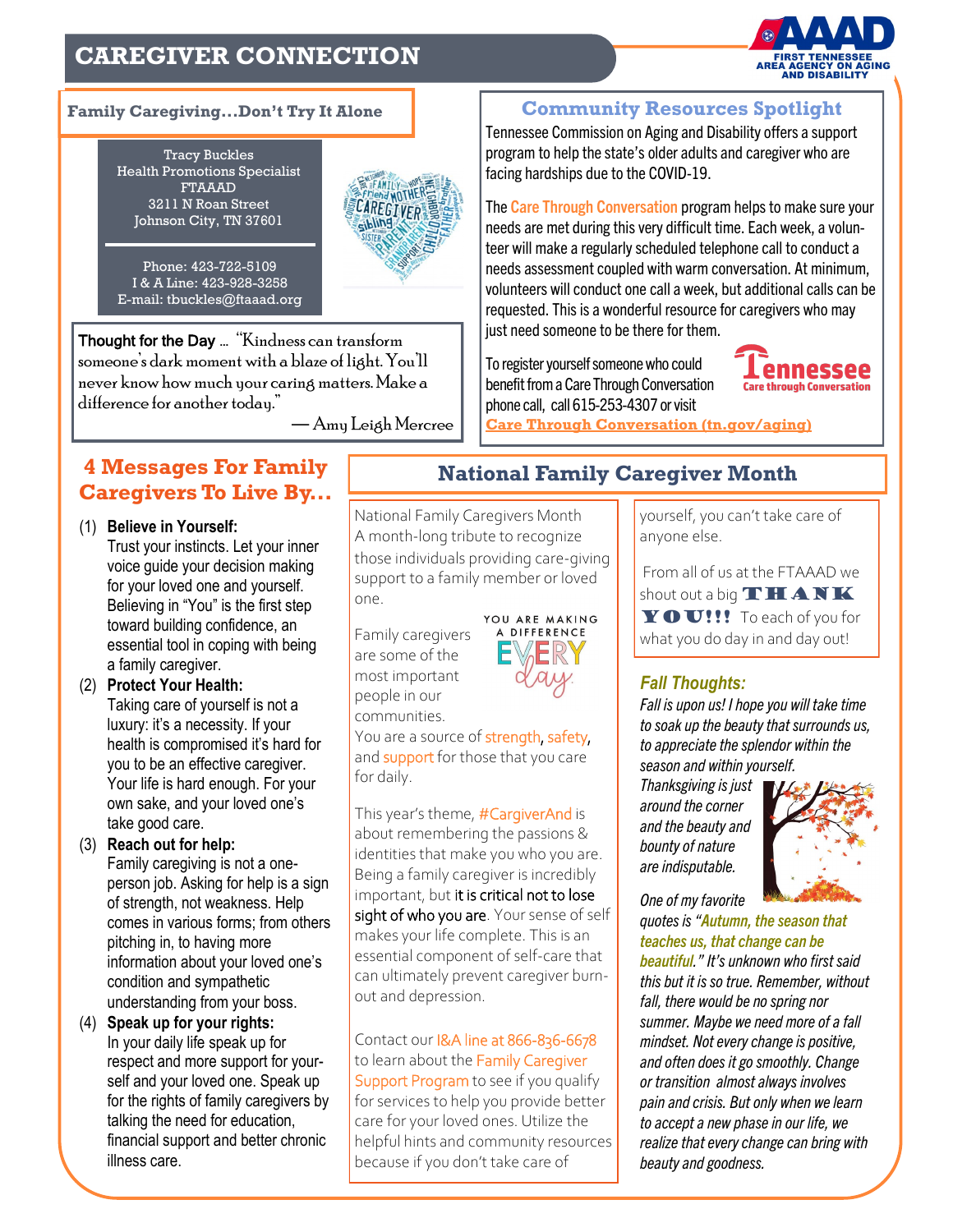



### **Grandfamilies Corner: Grandparents Raising Grandchildren**

### **Are You Taking Care of Yourself?**

#### **National Family Caregiver Month**

A time to recognize all family caregivers, including grandparents raising grandchildren and other relative caregivers to children. It is important for you, as a caregiver to your grandchildren, to be recognized for all the hard work you do every day.

As a grandparent who has taken on parental responsibilities of your grandchildren you can face unique challenges. You an have a lot to learn due to increased awareness and occurrences of learning disabilities, parenting styles, educational practices and technologies, and especially now with COVID. Utilize your child's teachers and school counselors.

Parenting grandchildren can also create financial hardships as you are nearing retirement or are already retired. Most grandparent/relative caregivers don't plan extra finances for this scenario in their financial plans. There are government programs to ease the

financial burden. You an start your search for benefits at [Welcome to Benefits.gov |](https://www.benefits.gov/)  [Benefits.gov.](https://www.benefits.gov/) You can also see what options are available for you through the [Relative Caregiver \(tn.gov\)](https://www.tn.gov/dcs/program-areas/foster-care-and-adoption/relative-caregiver.html) program. They link families to services and resources available.

Self-care is crucial for grandparents. Make sure you are eating healthy, take your medications and keep your doctor's appointments to keep you at your best. Physical activity, such as walking or Pilates, will help you deal with stress and increase your energy. Meditation and relaxation techniques will increase focus and relieve stress. By attending support group meetings, you can connect with others in similar circumstances while also learning about resources and programs available for you.

Age and underlying conditions can put grandparents at higher risk of serious COVID-19 complications than typical parents. You cannot

socially distance when you are raising grandchildren and there's been little advice on what you should do. Generations United has compiled a detailed fact sheet [COVID](https://www.gu.org/covid-19/)-19 - [Generations United \(gu.org\)](https://www.gu.org/covid-19/) tailored specifically to grandparents raising grandchildren and the unique difficulties grand-families face during the pandemic. It offers advice and links to resources to help.

Taking on the role as a caregiver to grandchildren can have a positive outcomes for both you and your grandchildren. This new role can help you stay active and feel greater purpose for your life. It is important that you seek support, stay positive and take time for yourself. The secret can be understanding your situation and knowing where to turn for help.



This month we celebrate your hard work . Not just in November, but everyday we say **THANK YOU** for being a GRANDfamily!!!

### **GRANDfamilies Network Lunch & Learn Zoom Seminars**

Looking for some resources to help navigate this new relative caregiver journey? Join us during our monthly "Lunch and Learn" Zoom Seminars from 12-1pm. Visit [uwaykpt.org](https://www.uwaykpt.org/seniors) to sign up.

**October 18th:** Finding and Accessing Community Resources

**November 15th:** Mental Health 101 and How to Cope in Health Ways



**December 6th:** Knowing All The Dangers of the Digital World

**January 24th:** New Year's Resolutions and Building Self-Care into Daily Routines

You can also find them on Facebook at **GRANDfamilies Network** [Facebook](https://www.facebook.com/groups/grandfamilies.network) (www.facebook.com/groups/grandfamilies.network)

#### **October is National Bullying Prevention Month.**

Together we can create communities that are kinder, more inclusive and accepting for all students.

Bullying hurts - not only while it's happening, but the emotional impact can last a lifetime. Talk to your grandchildren about bullying.



Learn what you can do at [PACER's National Bullying Prevention Center](https://www.pacer.org/bullying/) https://www.pacer.org/bullying/